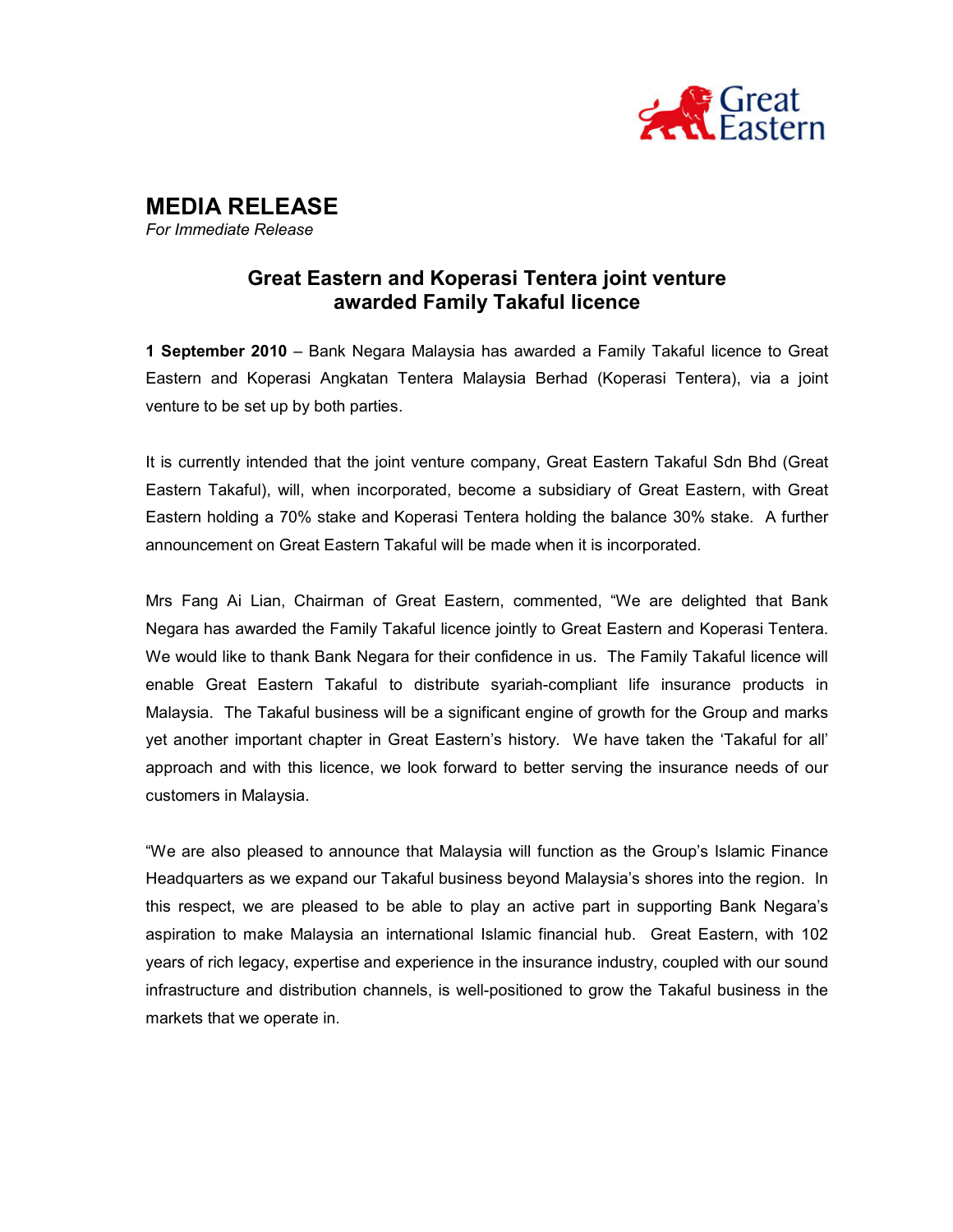

"We are pleased to partner Koperasi Tentera in establishing the Takaful business in Malaysia. Koperasi Tentera has over 140,000 members with strong financial credentials and gives us access to a much wider network of Malaysians. We are confident that our innovative suite of 'Takaful for all' products and services will appeal to the diverse needs of various segments of the Malaysian market, including those which have remained untapped."

Dato' Ahmad Zahudi Salleh, CEO of Koperasi Tentera said, "This joint venture presents new opportunities for both Great Eastern and Koperasi Angkatan Tentera Malaysia. With Great Eastern's expertise in the insurance business, coupled with our co-operative's wide reach, we are confident that the joint venture will help increase the market penetration rate of Takaful products in Malaysia."

Great Eastern Takaful is expected to be operational early next year.

## About Great Eastern

Great Eastern is the oldest and most established life insurance group in Singapore and Malaysia. With S\$50.9 billion in assets and 3.8 million policyholders, it has two successful distribution channels – the tied agency force and bancassurance. The Company also operates in China, Indonesia, Vietnam and Brunei. Great Eastern's asset management subsidiary, Lion Global Investors Limited, is one of the largest private sector asset management companies in Southeast Asia.

Great Eastern is a subsidiary of OCBC Bank, which is established in 1912 and the second largest financial services group in Southeast Asia by assets. It is among the world's highest rated banks, with a long term credit rating of Aa1 from Moody's. OCBC Bank's key markets are Singapore, Malaysia, Indonesia and Greater China. It has a network of more than 500 branches and representative offices in 15 countries and territories, including 382 branches and offices in Indonesia operated by its subsidiary, Bank OCBC NISP.

## About Koperasi Angkatan Tentera Malaysia Berhad

Established in November 1960, Koperasi Angkatan Tentera Malaysia Berhad (KATMB) began as a thrift and loan co-operative. Its functions and structure changed into a multi-purpose co-operative on 1 November 1975 as it ventured into new business programs in line with the nation's economic agenda. Membership to the co-operative is open to all Malaysian Armed Forces personnel both in the regular and voluntary services. Membership is also extended to civilian staff of the Ministry of Defence (MINDEF). As at 31 December 2009, KATMB is managed by a team of 223 full-time employees under the supervision

Life is great!